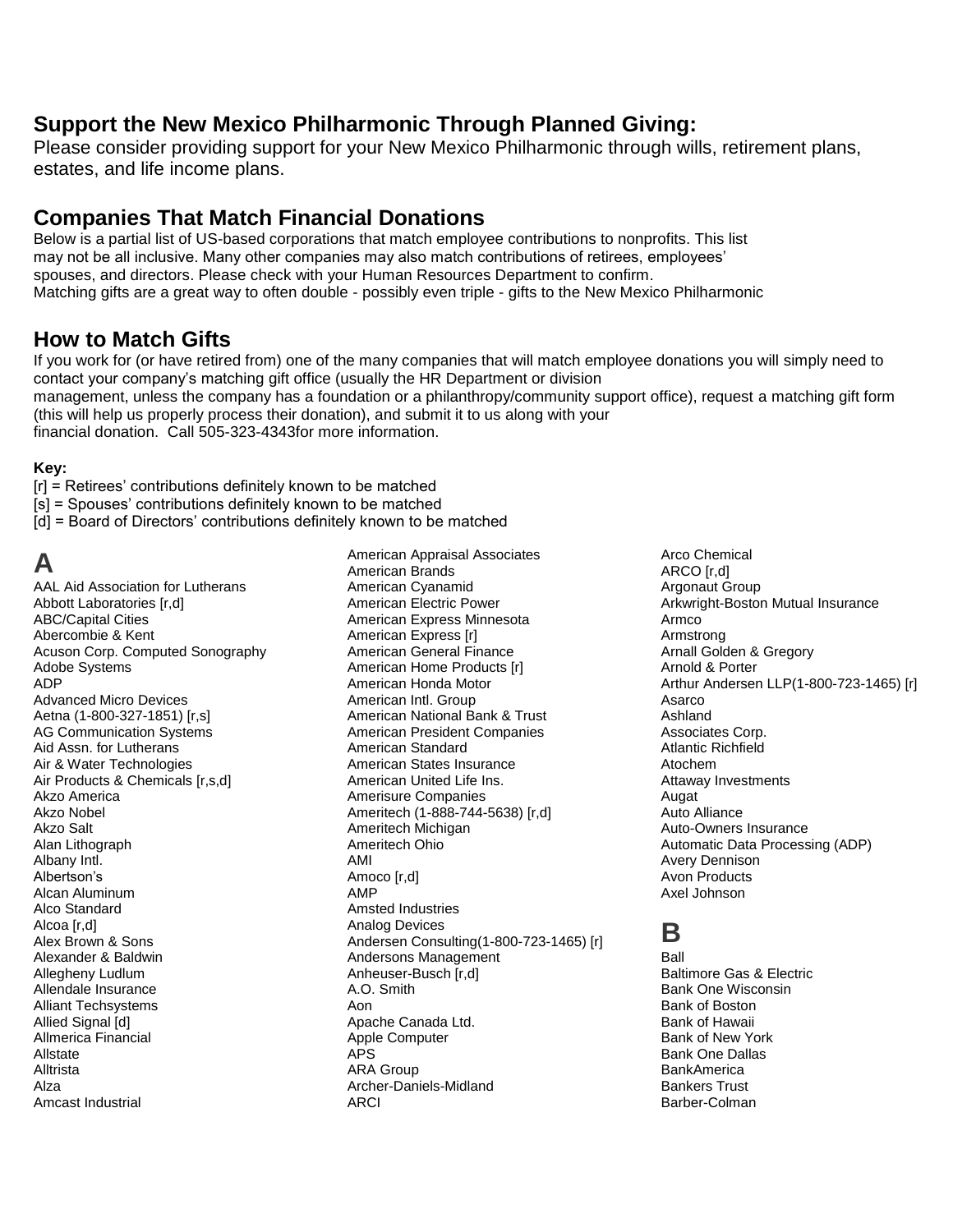Barnes & Roche Barnes Group Barnett Banks [r] Baroid BASF Baxter **BayBanks Beatrice** Bechtel Becton Dickinson Beecham SmithKline [r] Bell & Howell Bell Atlantic [r,d] Bell Industries BellCore BellSouth [r,s,d] Bemis Beneficial Management Best Products Bethlehem Steel [d] **BetzDearborn** B.F. Goodrich Bituminous Casualty Black & Decker Bloomingdale's (Federated Department Stores) [r] **Blount** BOC Group Boeing [r,s,d] Bon Marché (Federated Department Stores) [r] Bon Ton Stores Bonneville Intl. Borden [r] Borg-Warner Boston Edison Boston Globe Boston-Arkwright Mutual Insurance Bowater [d] BP America [r,d?] BP Amoco [r,d] Brenco Bridgestone/Firestone [r] Brinson Partners Bristol-Myers Squibb [r,d] Brothers Shearson Lehman **Brunswick** Brush Wellman, Engineered Materials BT Bucyrus-Erie Budget Rent A Car **Bunge** Burdines (Federated Department Stores) [r] Burlington Northern Burroughs Wellcome Butler Manufacturing

#### **C**

Cabot Campbell's Soup [d] **Candle** Cantor Fitzgerald Capital Cities/ABC Carolina Power & Light Carpenter Technology Carson Products Castle & Cooke **Caterpillar** CBS Broadcasting CBS Records Celanese Celestial Seasonings Centerior Energy Community Program Centerre Trust **CertainTeed** Champion Intl. [r] Charles Miller & Charles Schwab Charles Stewart Mott Chase Manhattan [r,d] Chemical Bank Chemstar Products Chesapeake Chesebrough-Ponds USA Chevron USA [r,d] Chicago Title & Trust Chicago Tribune Chrysler [r,d] Chubb Group/Chubb & Sons (Federal Insurance) Ciba Corning Diagnostics Cigna [r] Cincinnati Bell Circuit City Stores Cisco Systems CIT Group Citgo Petroleum Citicorp/Citibank N.A. [r,d] Citizens Ban Citizens Insurance CJT Enterprises Clarcor Clark, Klein & Beaumont Cleary, Gottlieb, Steen & Hamilton Cleveland-Cliffs Clorox **CNA** Coca-Cola USA [r,s,d] Colgate-Palmolive Collins & Aikman Comerica Commonwealth Edison Commonwealth Fund Communications Satellite Co. Community Foundation of Santa Clara **County** Computer Associates Intl. Computer Consoles Co. Congressional Quarterly Connaught Laboratories Connecticut Light & Power Connecticut Mutual Life Conoco

**CONSOL** Consolidated Edison Company of New York Consolidated Freightways Consolidated Funds Consolidated Natural Gas Consolidated Papers [r] Consolidated Rail Constangy Brooks Consumers Power Co. Container **Contel** Continental Airlines Continental Bank Continental Can Co. Continental Corp. Insurance Continental Illinois National Bank & Trust of Chicago Cooper Industrial Cooper Tire & Rubber Coopers & Lybrand [r] Corestates Philadelphia National Bank Corning [r,d] Covington & Burling CPC Intl. Cravath, Swaine & Moore Cray Research Credit Suisse Crosstown Audio Crowe Chizek Crum & Forster CSC Index CSX [r] Cummins Engine CUNA Group Cytec Industries

## **D**

Dain Bosworth/IFG Dana Darden Restaurants [s,d] Dart & Kraft Dart Industries Datatel DDB Needham Worldwide Dean Witter Reynolds DEC (Digital Equipment Corp.) DeKalb Genetics Deloitte & Touche [d] Delta Airlines Deluxe Destec Energy Detroit Edison Dexter Diamond Crystal Digital Communications Digital Equipment Corp. (DEC) Dillingham Constructors Dole Food Dominion Resources Domino Sugar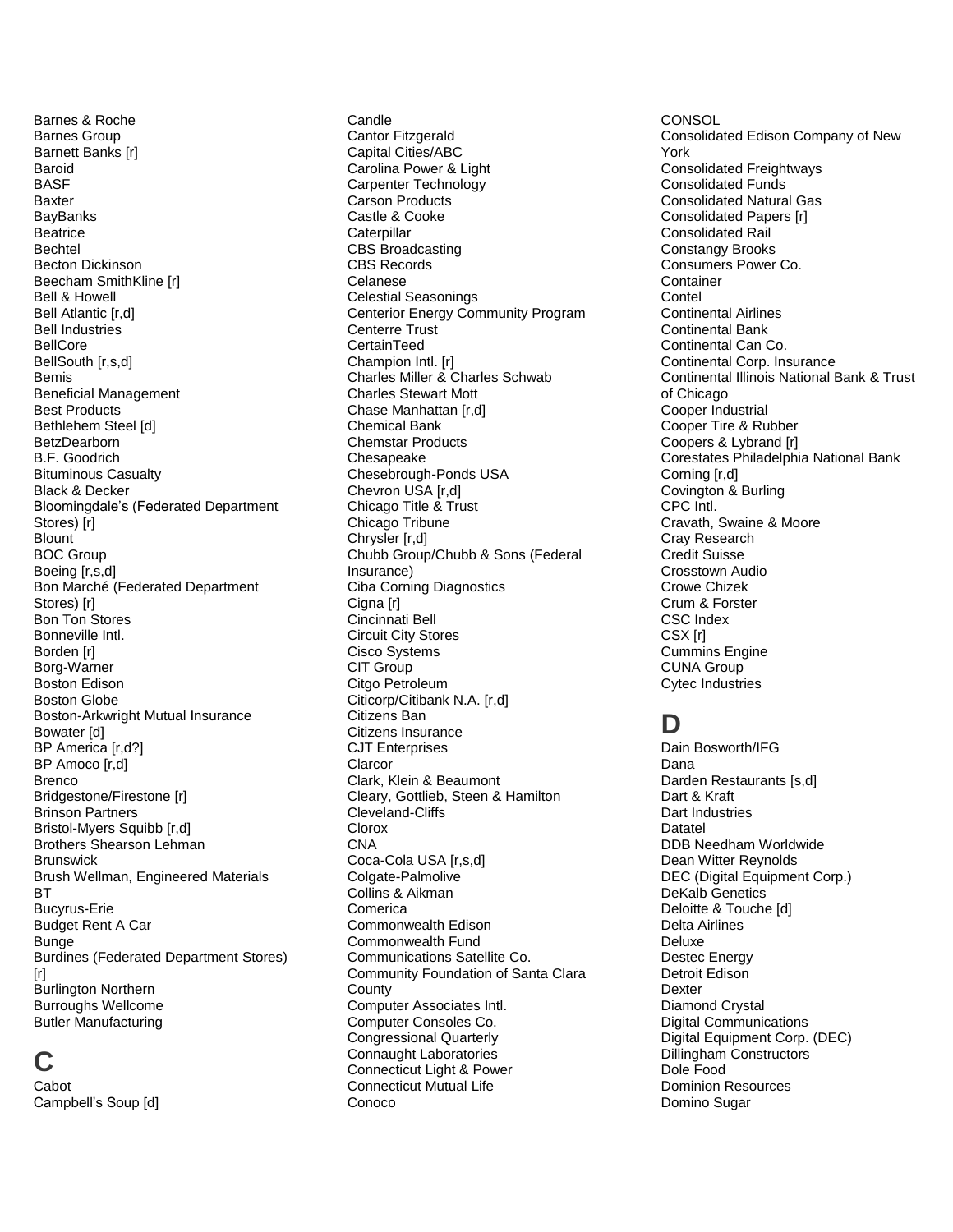Donaldson Donovan, Leisure, Newton & Irvine Dorsey & Whitney Dow Chemical USA [r,d] Dow Corning [r] Dow Jones & Company, Publishers DowElanco [r,d] Dresser DSM Chemicals Duke Power Dun & Bradstreet [r,d] Duracell Intl.

#### **E**

Eastern Enterprises Eaton Eaton Center Eckerd Ecolab Eddie Bauer E.F. Houghton ELF Atochem N.A. Eli Lilly & [r,d] Ellis, Naeyaert, Genheimer Assoc. Emerson Electric Emhart **Engelhard** Enron Enron - Omaha Enserch Ensign-Bickford Entergy Operations E.Q. Services **Equifax** Equitable Agriculture Business Co. Equitable Insurance Equitable Life Insurance Equitable Real Estate Ernst & Young [r,s] Esmark Essex Group Ethyl Ewing Marion Kauffman Exxon [r]

### **F**

Factory Mutual Engineering Fannie Mae (1-888-628-2440) [r] Federal Insurance (Chubb Group, etc.) Federal National Mortgage Assn. Federal-Mogul Federated Department Stores (Macy's, etc.) [r] Fel-Pro/Mecklenburger Ferro Fidelity Investments Fiduciary Trust Fifth Third Bank Fina

Fingerhut (Federated Department Stores)  $[r]$ Fireman's Fund Insurance Firestone/Bridgestone [r] First Bank System First Boston Trust First Data First Deposit First Fidelity Bancorp First Interstate Bancorp First Interstate Bank of California First Interstate Bank of Oregon, N.A. First Maryland First Michigan Bank First Midwest Bancorp First National Bank of Chicago First Union Fish & Neave Fleet National Bank Florida Power & Light [d] Fluor FMC Foley & Lardner Foley, Hoag & Eliot Ford Motor Co. [r] Fortis Fox (Twentieth Century Fox) FPL Group Franklin Quest Fred S. James/Crupp Freddie Mac Frederic W. Cook & Frederick S. Upton Freeport-McMoran Frey Frigoscandia Fulton Federal

## **G**

Gallagher & Kennedy **Gannett** Gap, The Gast Manufacturing **GATX** Gaylord Container of Delaware G.D. Searle Geico General Insurance **GenCorp** General Cinema General Dynamics General Electric (GE) (1-800-462- 8244) [r] General Funding General Mills [r,d] General Motors [d] General Real Estate Services [r] General ReServices Corp. General Signal General Telephone and Electric (GTE)  $[r, d]$ Gensler & Associates Architects

Geon Georgia Gulf Georgia Pork Products Georgia Society of CPAs Georgia-Pacific Gerber Companies Gibson, Dunn & Crutcher Giddings & Lewis **Gillette** Gilman Paper Givaudan-Roure Glaxo-Wellcome [r] Glosten Associates, Goldberg, Kohn, Bell, Black, Rosenbloom & Moritz, Ltd. Goldman Sachs Goldsmith's (Federated Department Stores) [r] Goodyear Tire & Rubber Grace Gradison & GrandMet USA Gray, Cary, Ware & Freidenrich Graybar Great Northern Nekoosa Great West Insurance Greater Tacoma Community GreenPoint Bank Grumman GTE (General Telephone and Electric)  $[r,d]$ **Guaranty** Guardian Life Insurance Gulf Oil Gulf+Western

# **H**

Halliburton [r,d] Hallmark Harcourt General Harold Simmons HarperCollins Publishers Harris Bank Harris Corp. [s,d] Harris Foundation Hartford Insurance Group Hartford Steam Hasbro Industries Haworth HBO (Home Box Office) Health Care & Retirement Heath Consultants Heinz (H.J. Heinz) Helene Curtis Heller Financial Help Services **Hercules** Hero Arts Rubber Stamps Hershey Foods Heublein Hewitt Associates Hewlett-Packard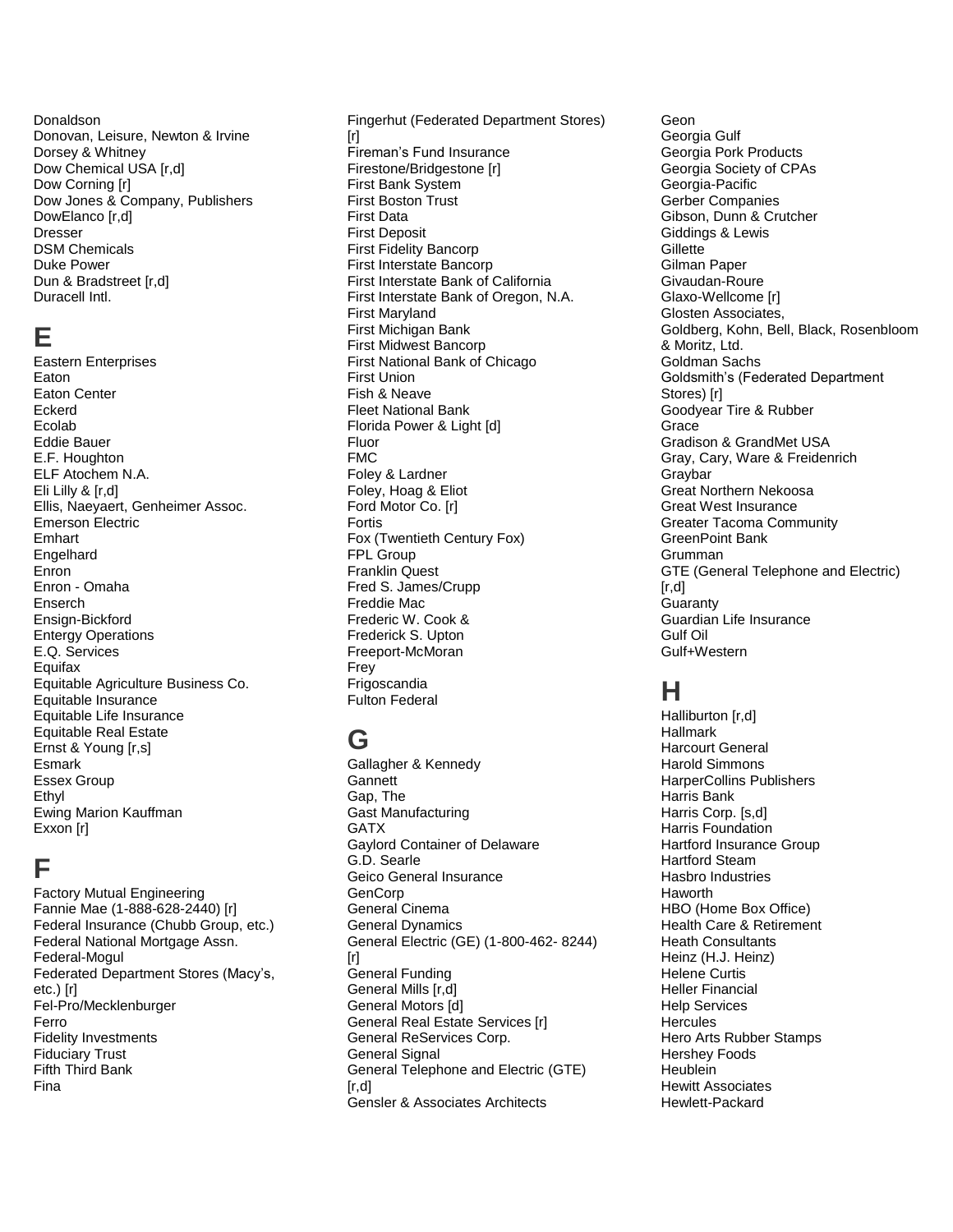H.J. Heinz H.O. West Hoechst Celanese [r] Hoechst Marion Roussel Hoffmann-La Roche [r] Home Box Office (HBO) Home Depot Honda Motors, American Honeywell [r,s] Honigman, Miller, Schwartz & Cohn Honolulu Star-Bulletin Houghton-Mifflin Household Intl. Howard Scripps [r] Howmet H&R Block Hudson-Webber Hughes Aircraft

#### **I**

IBM (Intl. Business Machines) [r,d] ICI Americas [r] ICI Polyurethanes Group IDS Financial Services Illinois Tool Works I.M. Systems IMC Global Inco United States Indiana Michigan Power Indianapolis Water Industrial Risk Insurers ING Capital Holdings Ingersoll-Rand Intel [s] Interlake International Business Machines (IBM)  $[r, d]$ International Data Group International Mineral International Paper [d] International Thomson Publishing Investors Fiduciary Trust Iowa-Illinois Gas & Electric IRIS Associates ITT Industries [r] ITW [r,d]

## **J**

Jack Eckerd James River J.B. Lippincott J.C. Penney [r] J.E. Seagram Jefferies & Co. Jefferson Pilot J&L Specialty Products J.M. Huber John Hancock Mutual Life Insurance John Nuveen & Co. John Wiley & Sons

Johnson & Higgins [s] Johnson & Johnson [r] Johnson Controls [r,d] Johnson Wax (S.C. Johnson & Son) [r,d] Joseph E. Seagram & Sons J.P. Morgan J. Paul Getty Trust JSJ J. Walter Thompson

## **K**

Kansas City Southern Industries Keck, Mahin & Cate Keebler Kellogg's Food Corp. (W.K. Kellogg) [r,d] Kemper National Insurance Kemper Securities Group Kennametal Kerr-McGee KeyCorp Kimberly-Clark Kirkland & Ellis K-Mart (Kmart) Knight Foundation Knight-Ridder **Koppers** KPMG Peat Marwick [r] Kraft Kresge Kronos Kysor Industrial

#### **L**

La Roche-Hoffmann [r] Laclede Gas Ladd Furniture Laing Properties Laird Norton Trust Landis & Gyr LaSalle National Bank Law Companies Group Lawyers Title Insurance Lazarus (Federated Dept. Stores) [r] Lehman Shearson Brothers Leo Burnett LeTourneau Lever Brothers Levi Strauss Lexmark Intl. [r,s,d] Libbey-Owens-Ford Lilly Endowment Lincoln National Lipton's (Thomas J. Lipton) Litton Industries Loeb & Loeb Loews Lotus Development Corp. Louis & Helen Padnos Louisiana Land & Exploration Loutit

LSI Lubrizol Lucent Technologies (888-999-9033) [r,d] Lukens Lutheran Brotherhood

## **M**

M.A. Hanna MacArthur Macon Kraft Macy's (R.H. Macy &; Federated Department Stores) [r] Mallinckrodt Medical[d] Manufacturer's Hanover Trust Mapco Marathon Oil Marion Merrell Dow Maritz Marsh & McLennan Companies Marshall O'Toole. Gerstein Murray & Borun Martin Marietta Masco Tech Mass Mutual Massachusetts Mutual MasterCard Intl. **Matrix** Maxus Energy May Department Stores (May D&F) [d] Mayer, Brown & Platt Maytag MBNA America Bank [r,d] McCormick & Co. McDonald's McDonnell Douglas McGraw-Hill Companies [r,s,d] McKenna & Cuneo McKesson McMaster-Carr Supply MCN Computer Services Mead [s,d] Mecklenburger/Fel-Pro Medtronic [r,d] Mellon Bank, N.A. Menasha Mercantile Bancorp Mercedes-Benz of North America Merck Merck & Co [r] Merit Oil Merrill Lynch & [r,d] Metropolitan Life [r,s,d] **Michcon** Michigan Consolidated Gas MICOA (Mutual Insurance Co. of America) Microsoft **MidCon** Midland Mutual Life Insurance Mifflin-Houghton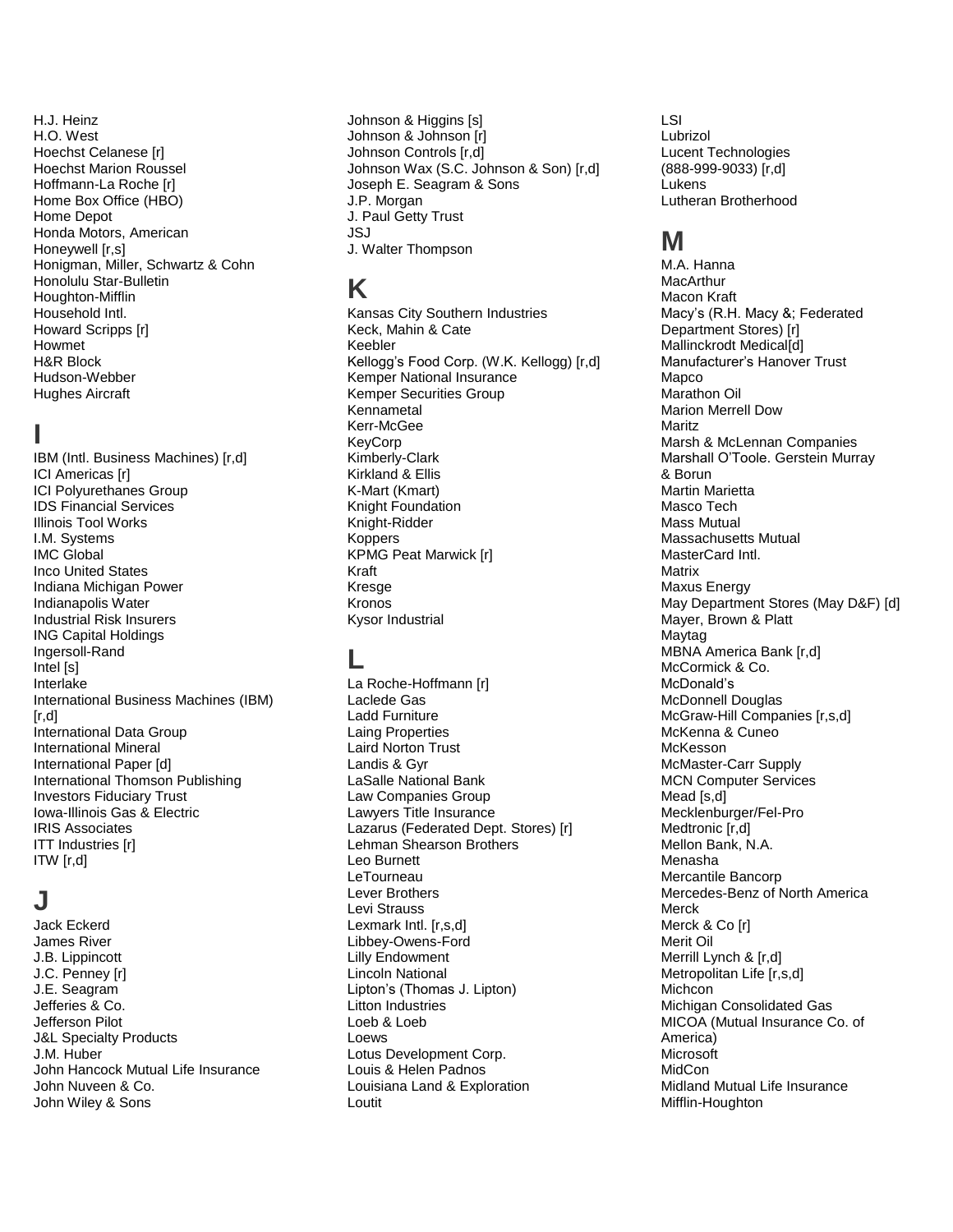Miller, Canfield, Paddock & Stone Millipore Minnesota Mining & Manufacturing (3M) [r,d] Mitre Mitsubishi Intl. Mitsui USA Mobil [r] Monroe Auto Equipment Monsanto [r,d] Montell USA Inc Montgomery Ward MONY (Mutual of New York) Financial Services & Insurance [r] Morgan Guaranty Morgan Stanley Dean Witter Morrison & Foerster Morton Intl. Motorola [r,s,d] MTS Systems Municipal Bond Investors Assurance Corp. Murphy Oil Mutual Insurance Co. of America (MICOA) Mutual of New York (MONY) Insurance & Financial Services [r] Mutual of Omaha Insurance M.W. Kellogg Engineering [r,d]

# **N**

Nabisco (RJR Nabisco) Nalco Chemical National City Bank National Computer Systems National Service National Starch & Chemical National Steel National Westminster Bank USA NationsBank [r,d] Nationwide Insurance [r] Natlsco NBD Bankcorp, Inc NCR [r,s] Neiman-Marcus Group **Nellcor** New England Business Service New England Electric System New England Power Service New York/New England eXchange (NYNEX) [r,d] New York Life Insurance [r] New York Marine & General Insurance New York Times [r,s] New Yorker Magazine Newsweek Nike Nissan Motor USA Nordson Norfolk Southern North American Philips

Northeast Utilities Service Northern Illinois Gas Northern Telecom [r] Northern Trust [r,d] Northwest Industries Northwestern Mutual Life Insurance Northwestern National Life **Norton** Norwest NSK Nutra Sweet NYNEX (New York/New England eXchange) [r,d]

# **O**

Occidental Petroleum Ohio National Life Insurance O'Leary, O'Leary, Jacobs, Mattson & Perry, P.C. Olin O'Melveny & Myers Osram Sylvania Outboard Marine Owen Healthcare Owens-Corning [r,d] Owens-Illinois

#### **P**

Pacific Enterprises Pacific Mutual Pacific Telesis Palmolive-Colgate Panhandle Eastern Paramount Communications Park Avenue Bank Parker-Hannifin Peat Marwick KPMG [r] Penn Mutual Life Insurance Pennsylvania Power & Light **Pennwalt** Pennzoil People's Bank PepsiCo Perkin-Elmer Perry Drug Stores Pet Inc. Peterson & Pfizer [r] Pharmacia & Upjohn [r,d] Pharmacia Lkb Biotechnology Phelps Dodge PHH Foundation Philip Morris Companies Philips Electronics N.A.[r] Phillips Petroleum [r,d] Phoenix Mutual Life Insurance Pillsbury, Madison & Sutro Pioneer Hi-Bred Intl. Inc. Pitney Bowes [r,s] **Pittston Pittway** 

Plante & Moran Certified Public **Accountants** Playboy Enterprises PMI Food Equipment Group PNC Bank Kentucky Polaroid PPG Industries PQ Preformed Line **Products** Premark Intl. Price Waterhouse [r] **Principal Printronix** Procter & Gamble [r,d] Promus Companies Provident Mutual Provident-Unum Life Insurance [r,s,d] Providian Prudential Insurance [r,d] Public Service Elec. & Gas Publix Puget Sound Power & Light Purina Ralston

# **Q**

QAD Quad/Graphics Quaker Chemical Quaker Oats Quaker State

# **R**

Radian Intl. LLC Ralph Wilson Plastics Ralston Purina Rayonier [r] Raytheon [r] Reader's Digest Reilly-Whiteman Reliance Electric Reliance Insurance **Companies** Rexham Rexnord Reynolds Metals R.H. Macy & (Macy's; Federated Department Stores) [r] Rhone-Poulenc USA [r] Rich's (Federated Department Stores) [r] R.J. Reynolds (RJR Nabisco) RJR Nabisco Robert Wood Johnson Rockefeller Bros. Fund, Inc. Rockefeller Family & Assocs. Rockefeller Foundation Rockwell Intl. [d] Rohm & Haas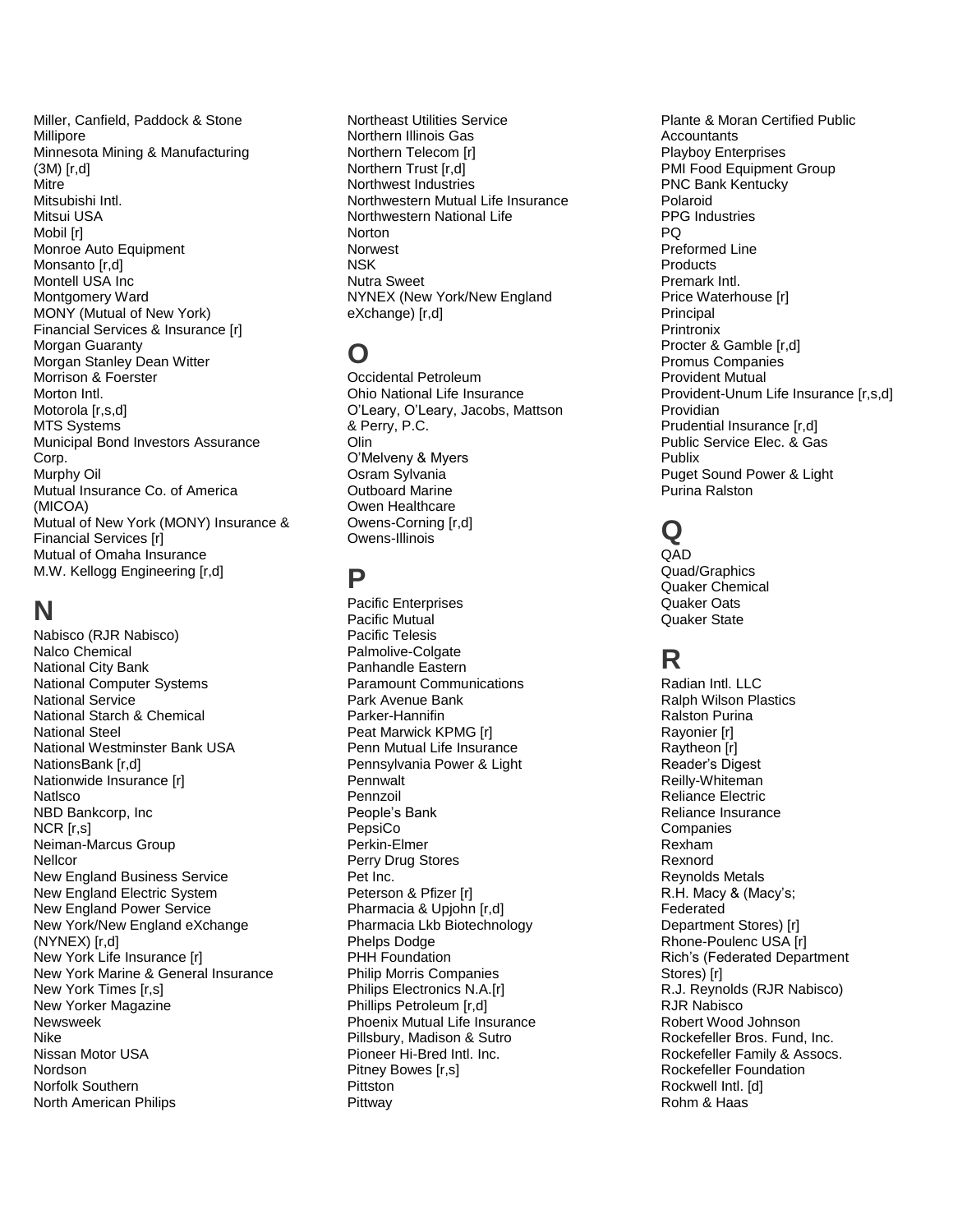Ross Bros. Recycling Royal Insurance Royal Maccabees Life Ins. R.R. Donnelley & Sons Rubbermaid Rust Intl. Ryco Division, Ryder System [s,d]

# **S**

SAFECO Insurance Saint Jude Medical Saint Paul Companies Insurance Saint Paul Federal Bank Sallie Mae Student Loan Marketing Assn. Salomon Salomon Brothers San Diego Gas & Electric Sandoz Crop Protection Corp. [r] Santa Fe Pacific Sara Lee [d] SBC S.C. Johnson & Son (Johnson Wax) [r,d] Schering-Plough Schiff, Hardin & Waite **Schuller** Science Applications Intl. Scientific Brake & Equip. Scott Paper Scripps Howard [r] S.E. Johnson SGS-Thomson Microelectronics Shaklee Shawmut National Shearson Lehman Brothers Shell Oil USA [r,d] Sherwin-Williams [r,d] Sidley & Austin Siemens Rolm Communications **SIFCO** Signet Bank Simpson Industries Sit Investment Associates Skadden, Arps, Slate, Meagher & Flom **Skillman** SmithKline Beecham [r] Society Management **SOHIO** Soltex Polymer Sonat Sonnenschein, Nath & Rosenthal Sony Electronics of America/Sony USA [r,d] Sony Pictures Entertainment South Central Bell Southern California Edison Southern Company Services Southern New England Telephone Southern Pacific Transportation

**Southland SouthTrust** Southwestern Bell Spear, Leeds & Kellogg Sprint [r,d] SPX Square D Squibb Bristol-Myers [r,d] St. Jude Medical St. Paul Companies Insurance St. Paul Federal Bank Standard Products Stanley Works Star Enterprise State Farm Companies [r] State Street **Statprobe** Steelcase Sterling Drug Stern's (Federated Department Stores)  $[<sub>r</sub>]$ Stone & Webster Stonewood-Novi Stride Rite Subaru of America Sun Life Assurance Company of Canada Sun Microsystems **Sundstrand** SunTrust Bank Atlanta [r] Syntex (U.S.A.) Sysco

#### **T**

**Tandy TCF** Tektronix [r,d] **Teledvne Telesis** Tellabs Temple-Inland Tenet Healthcare **Tennant** Tenneco Management Texaco [r,d] Texas Gas **Transmission** Texas Instruments [r] Textron The Envelope Printery Thera Tech Thiokol Thomas J. Lipton (Lipton's) Thrift Drug Inc Time Warner Cable Time Warner Publishing Times Mirror [r,s,d] Times Publishing [r] Timex Enterprises T.L. James Toledo Edison Tomkins Industries

Toro Towers, Perrin, Forster & Crosby **Towsley** Toyota Motor Sales, USA Toyota Technical Center, USA Toys-R-Us **Transamerica Transco** Travelers Companies Travelers Express **Trinova** Tropicana Products TRW [d] TSRL Twentieth Century Fox Tyler Refrigeration

## **U**

Unicom Unilever United States, Lever House Union Camp Union Oil Company of California Union Pacific Union Tank Car Union Texas Petroleum United Parcel Service (UPS) United States Automobile Assn. (USAA) Insurance [r] United States Bancorp United States Fidelity & Guaranty United States Gypsum (USG) United States Leasing Intl. United States of America Group United States Trust Company of New York United Technologies [d] Universal Foods Unocal Unum-Provident Life Insurance [r,s,d] Upjohn & Pharmacia [r,d] UPS (United Parcel Service) Uptons Department Stores US Automobile Assn. (USAA) Insurance [r] US Bancorp US Fidelity & Guaranty (USF&G) US Gypsum (USG) US Leasing Intl. US Trust Company of New York US West USA Group USAA (United States Automobile Assn.) Insurance [r] USF&G (United States Fidelity & Guaranty) USG (United States Gypsum) USX

### **V**

VanDusen & Freeman